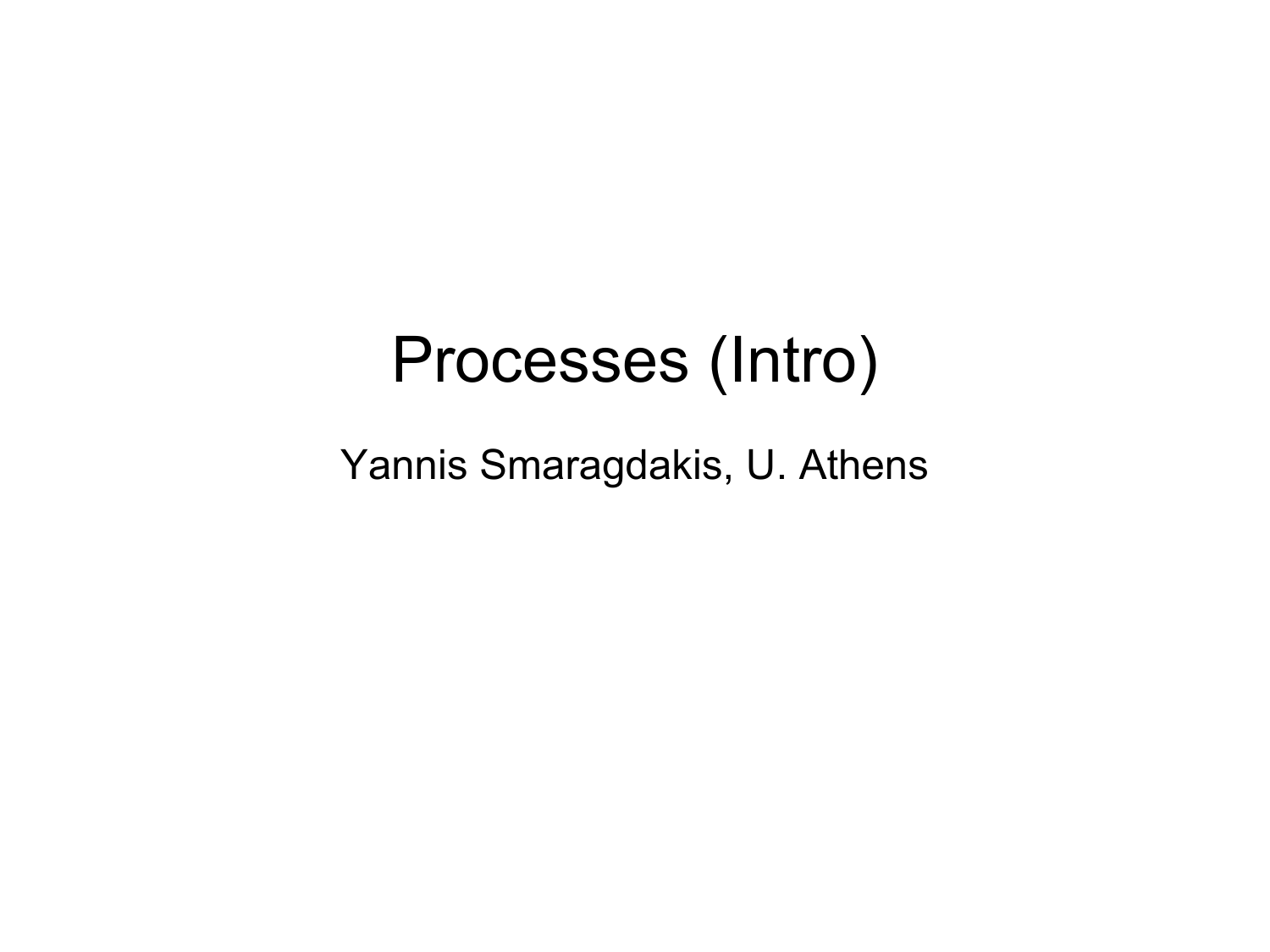# Process: CPU Virtualization

- Process = Program, instantiated
	- has memory, code, current state
- What kind of memory do we have?
	- registers + address space
- Let's do a hardware review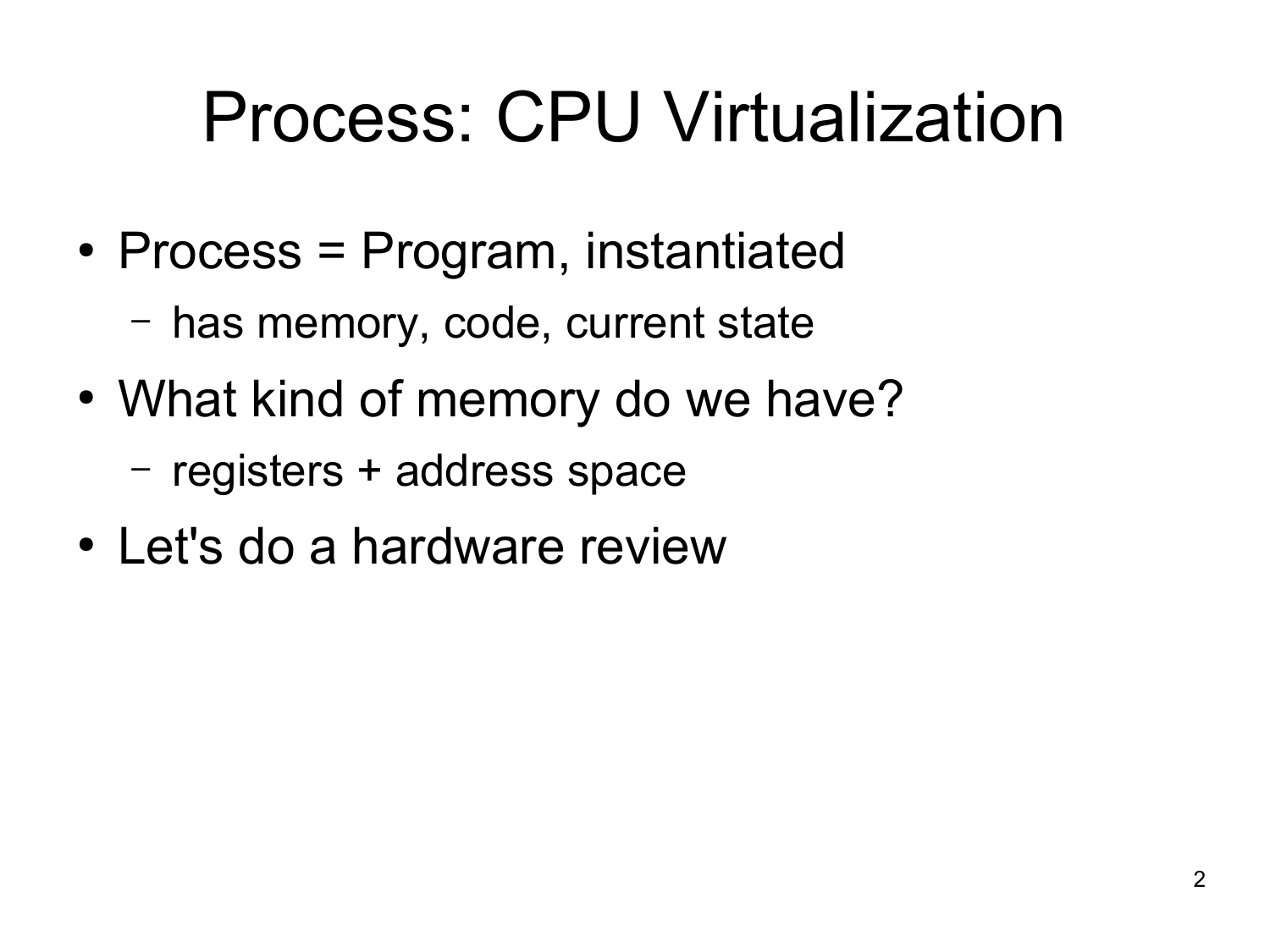# Process API

- OSes will typically let you do the following with processes
	- create
	- destroy
	- wait
	- control (e.g., suspend) and notify
	- get status, info
- Demo process queries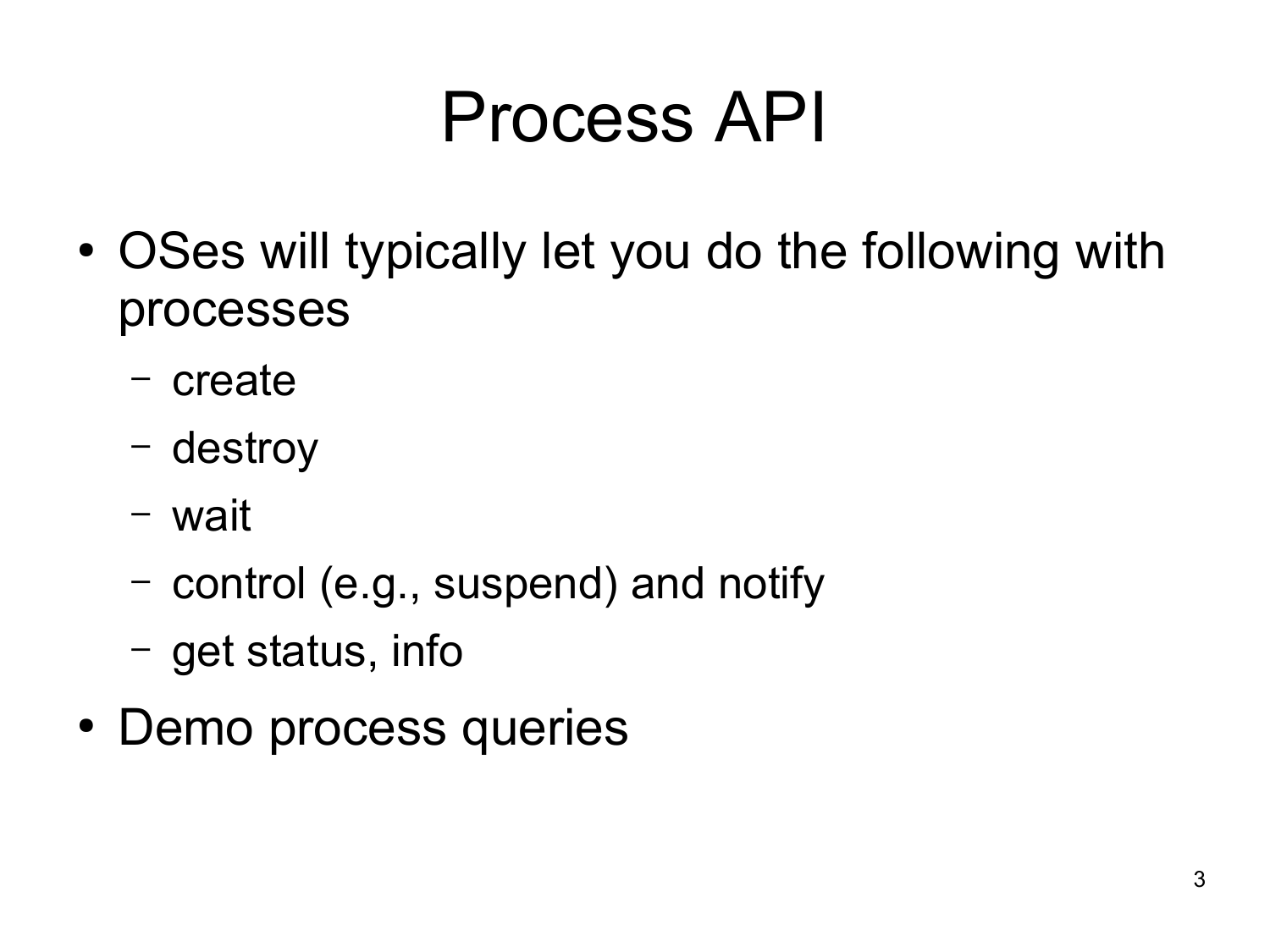## Process Creation

- Load code in memory
- Allocate *stack*, set initial args for main
- Set up *heap*
- Set up communication channels (open files)
- Call main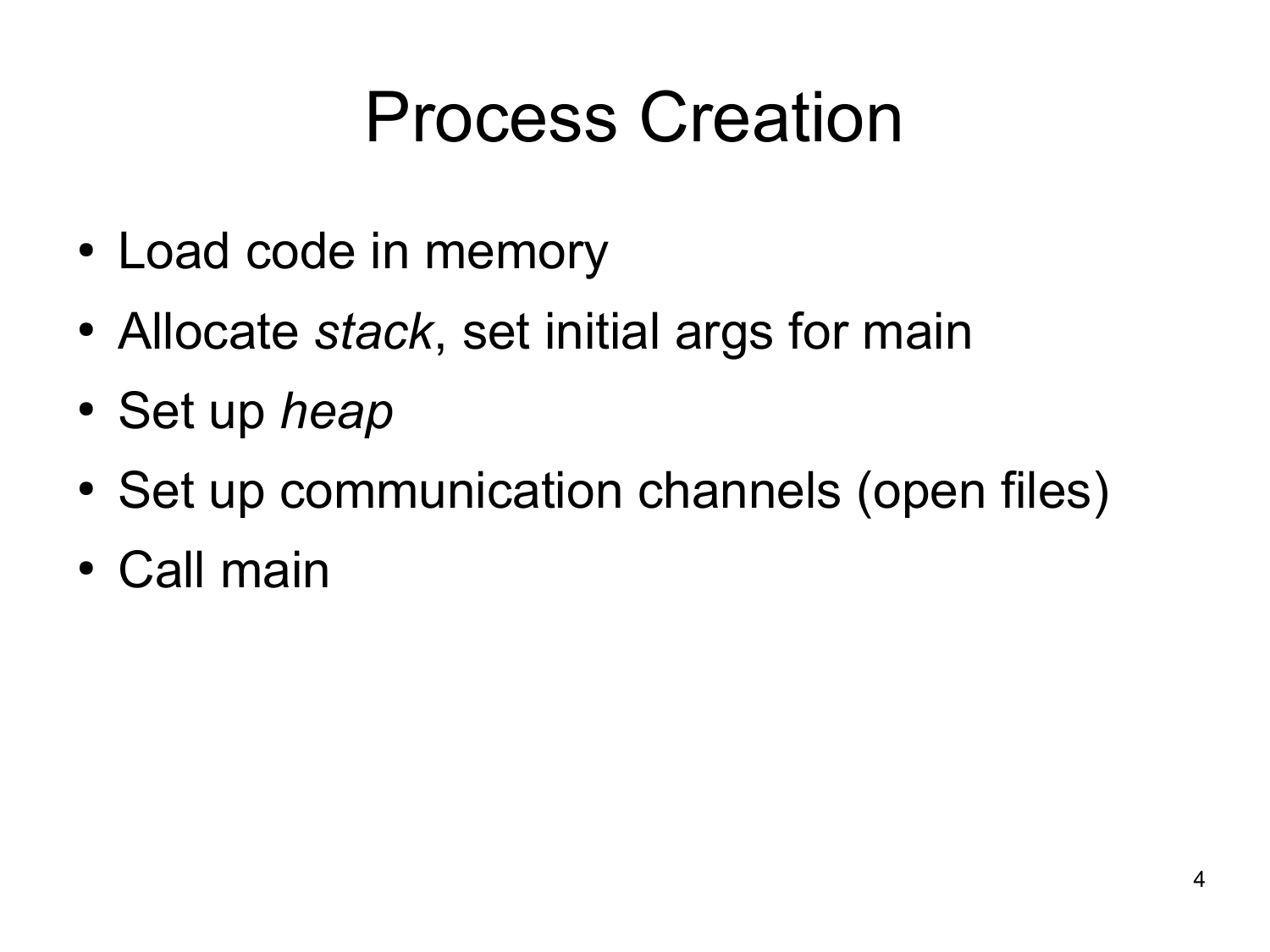#### Example Modern Address Space (64-bit Linux)

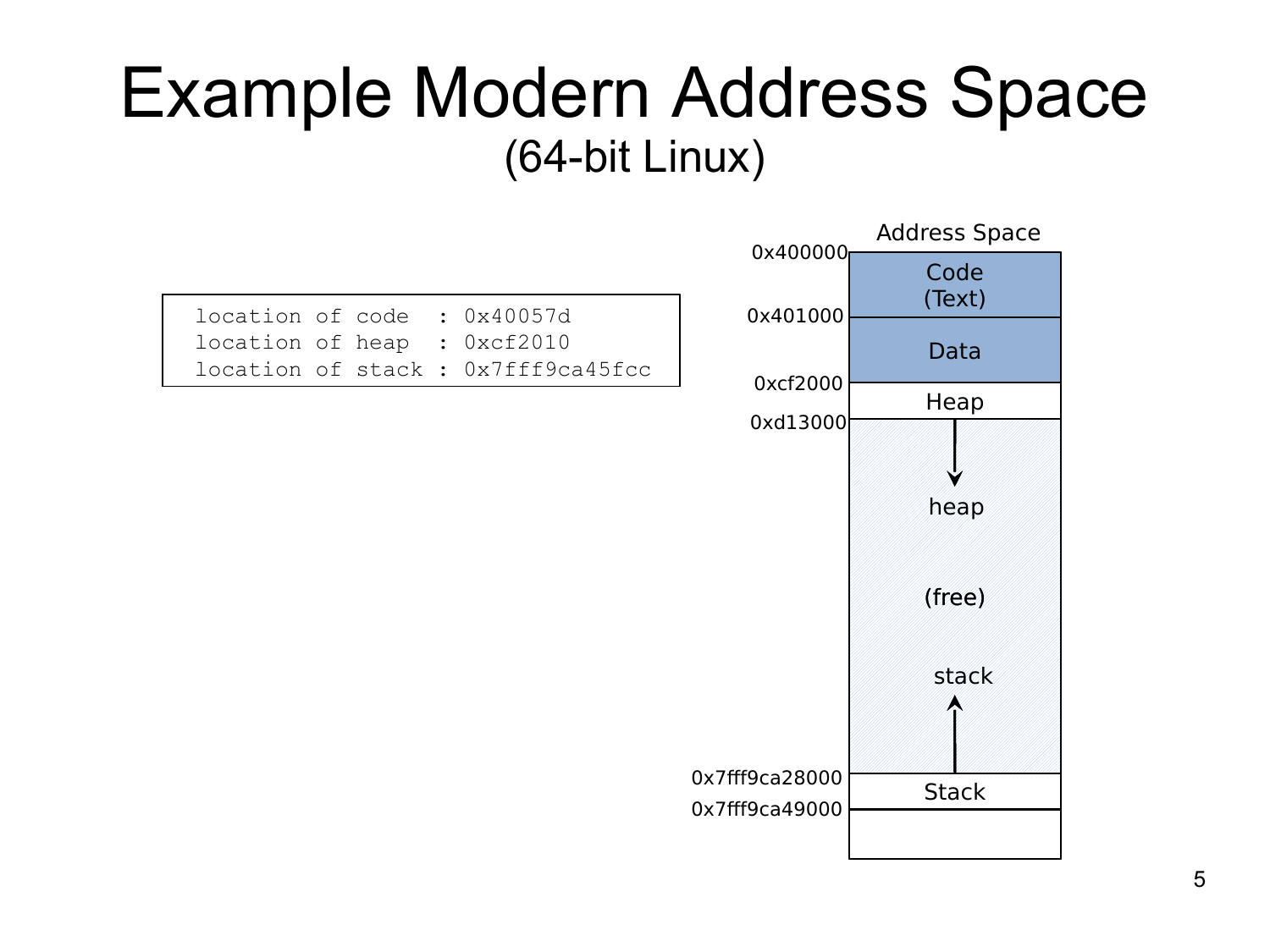# Loading

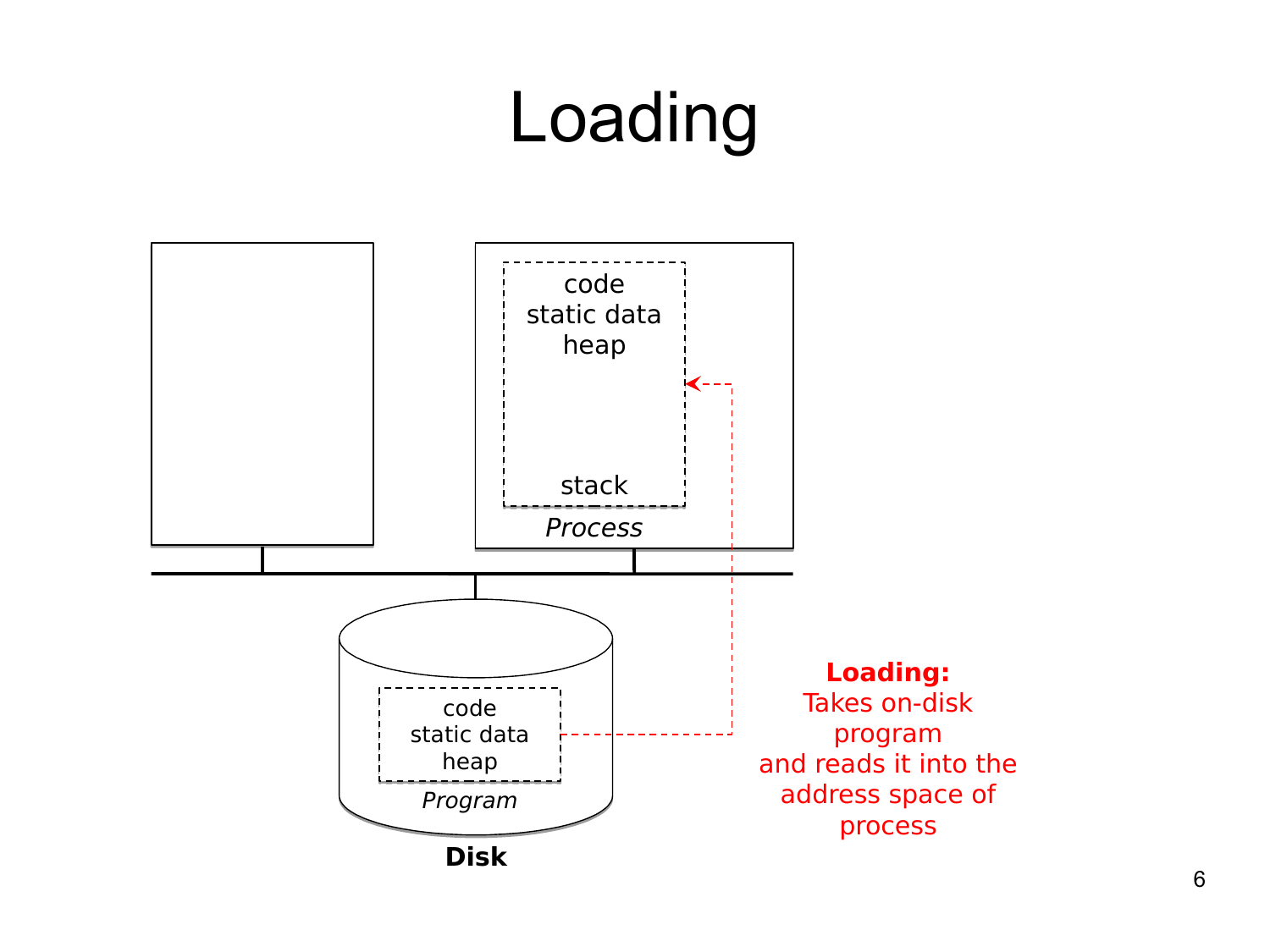#### Simplified Process States

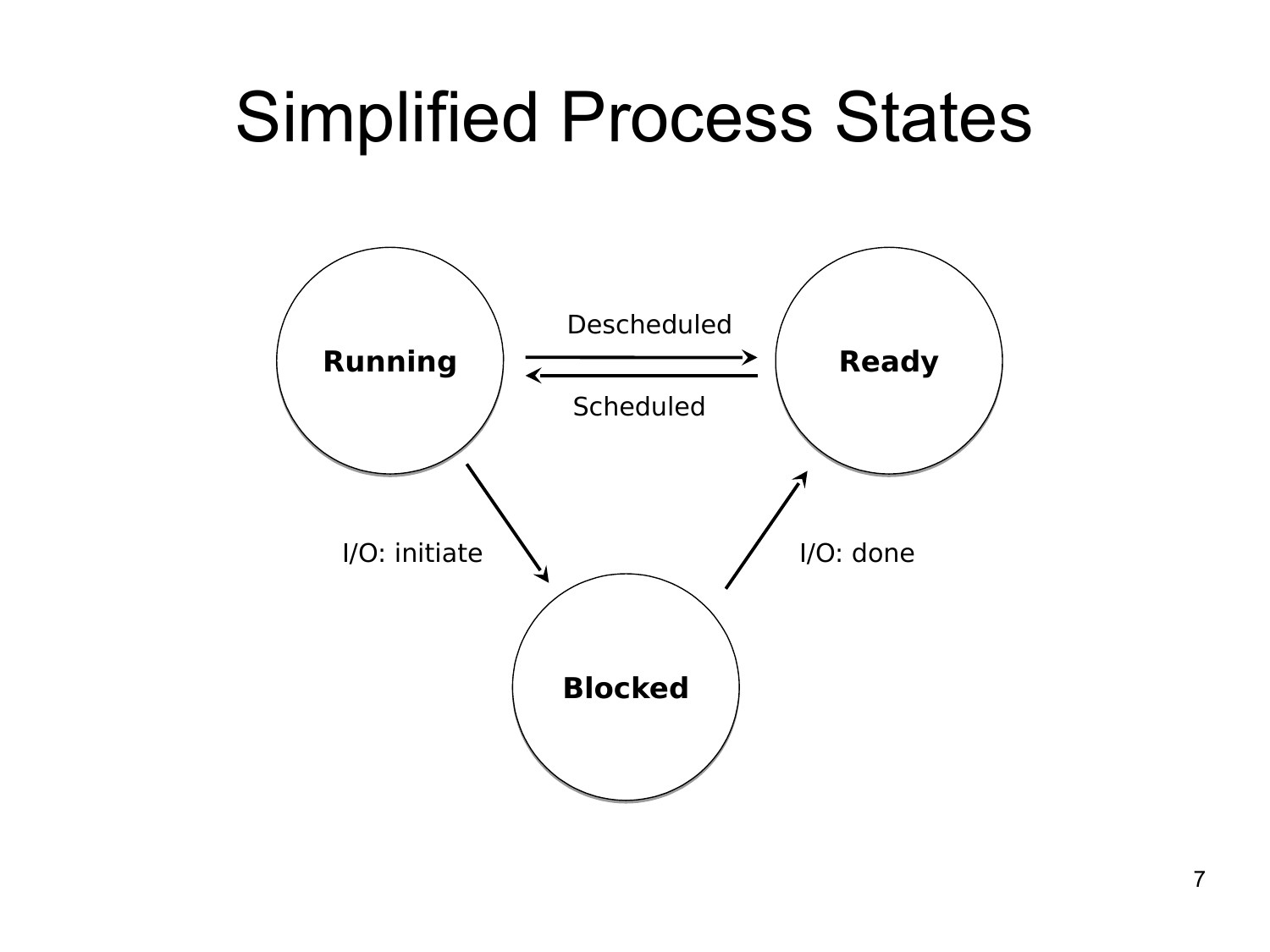### OS Structures

• Structure holding all processes, per state

– how do you think this looks?

• PCB (Process Control Block) per process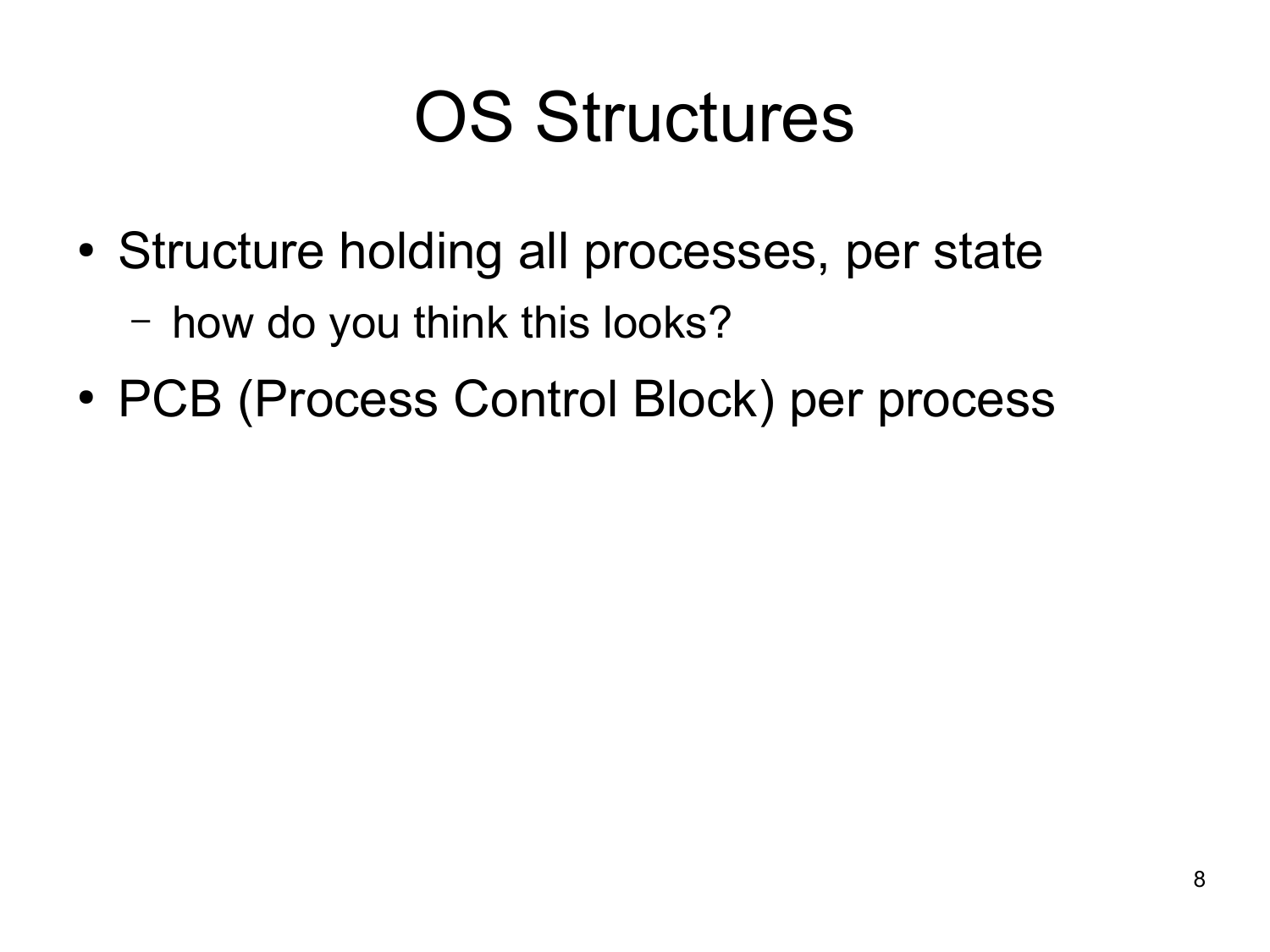#### xv6 Kernel Structures

```
// the registers xv6 will save and restore
// the registers xv6 will save and restore
// to stop and subsequently restart a process
// to stop and subsequently restart a process
struct context {
struct context {
 int eip; // Index pointer register
 int eip; // Index pointer register
 int esp; // Stack pointer register
 int esp; // Stack pointer register
int ebx; // Called the base register
int ecx; // Called the counter register
int edx; // Called the data register
int esi; // Source index register
int edi; // Destination index register
int ebp; // Stack base pointer register
};
};
// the different states a process can be in
// the different states a process can be in
enum proc_state { UNUSED, EMBRYO, SLEEPING,
enum proc_state { UNUSED, EMBRYO, SLEEPING,
 RUNNABLE, RUNNING, ZOMBIE };
 RUNNABLE, RUNNING, ZOMBIE };
```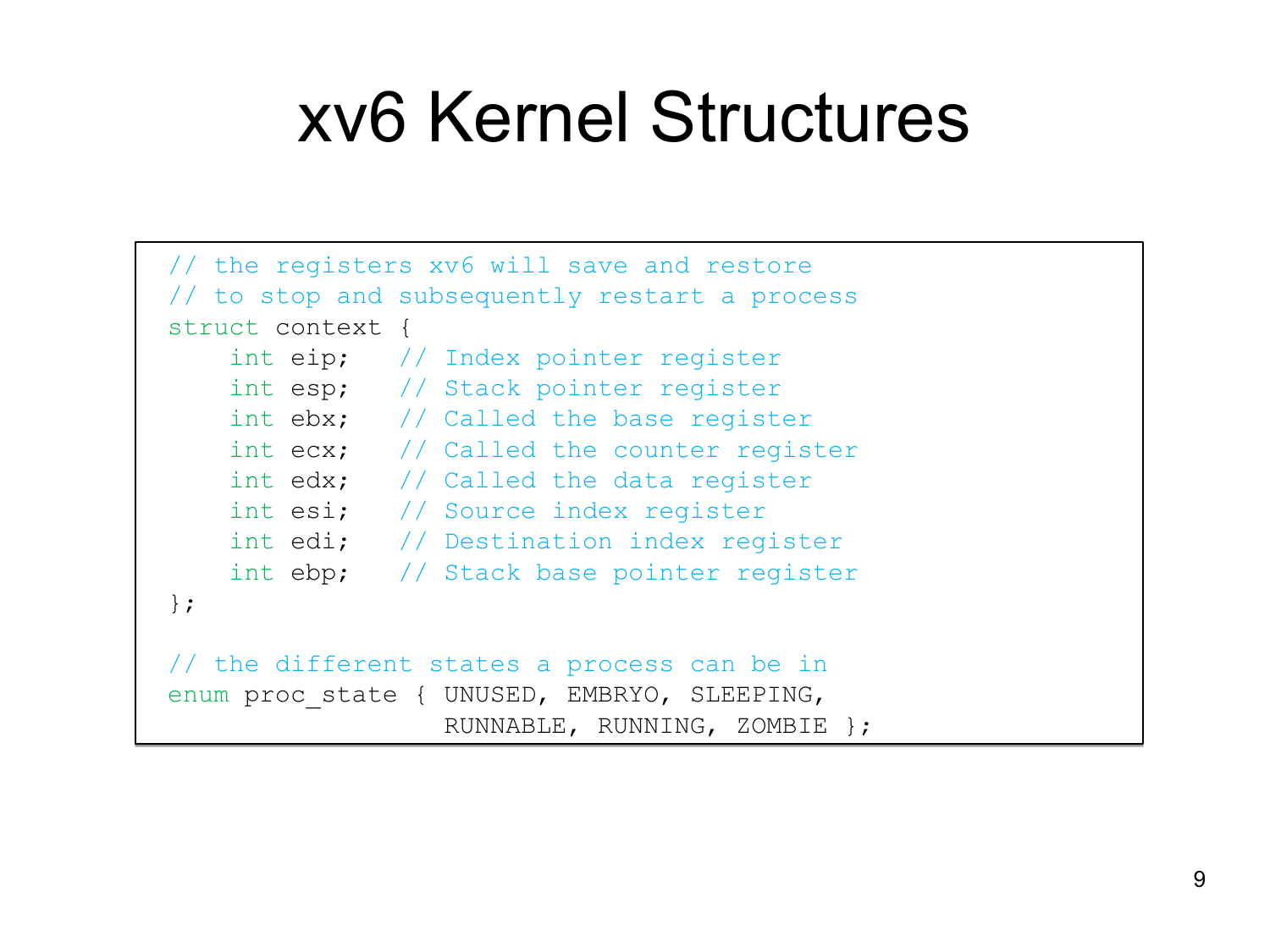#### xv6 Kernel Structures

```
// the information xv6 tracks about each process
// the information xv6 tracks about each process
// including its register context and state
// including its register context and state
struct proc {
struct proc {
 char *mem; // Start of process memory
 char *mem; // Start of process memory
 uint sz; // Size of process memory
 uint sz; // Size of process memory
 char *kstack; // Bottom of kernel stack
 char *kstack; // Bottom of kernel stack
                       // for this process
// for this process
enum proc_state state; // Process state
 int pid; // Process ID
 int pid; // Process ID
struct proc *parent; // Parent process
 void *chan; // If non-zero, sleeping on chan
 void *chan; // If non-zero, sleeping on chan
 int killed; // If non-zero, have been killed
 int killed; // If non-zero, have been killed
 struct file *ofile[NOFILE]; // Open files
 struct file *ofile[NOFILE]; // Open files
struct inode *cwd; // Current directory
 struct context context; // Switch here to run process
 struct context context; // Switch here to run process
 struct trapframe *tf; // Trap frame for the
 struct trapframe *tf; // Trap frame for the
 // current interrupt
 // current interrupt
};
};
```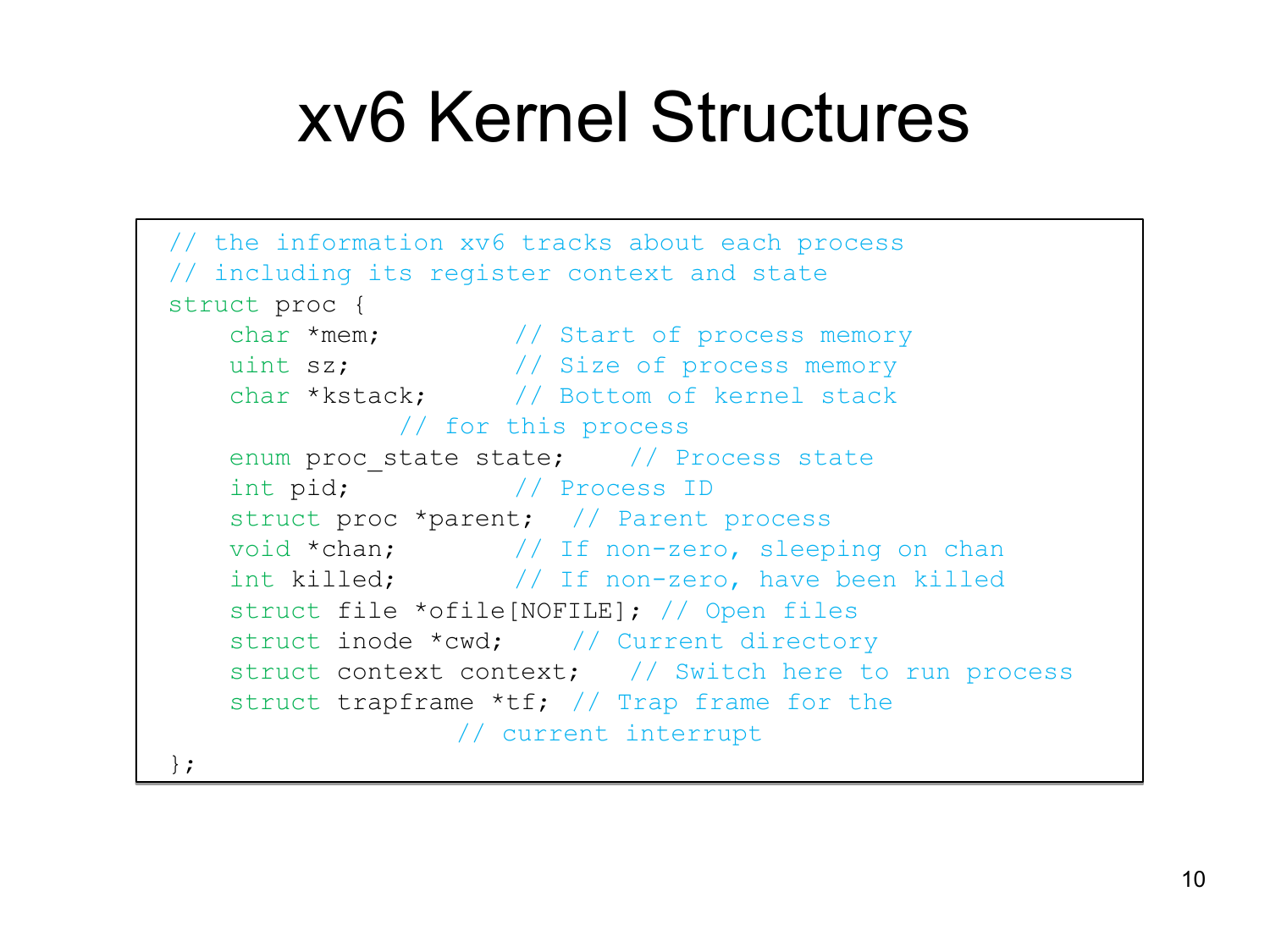# How Is Kernel and User Code Execution Interleaved?

- Principle of OSes: *the same physical core runs both kernel and user (process) code*
- User code runs at full CPU speed
- But kernel maintains control

# How???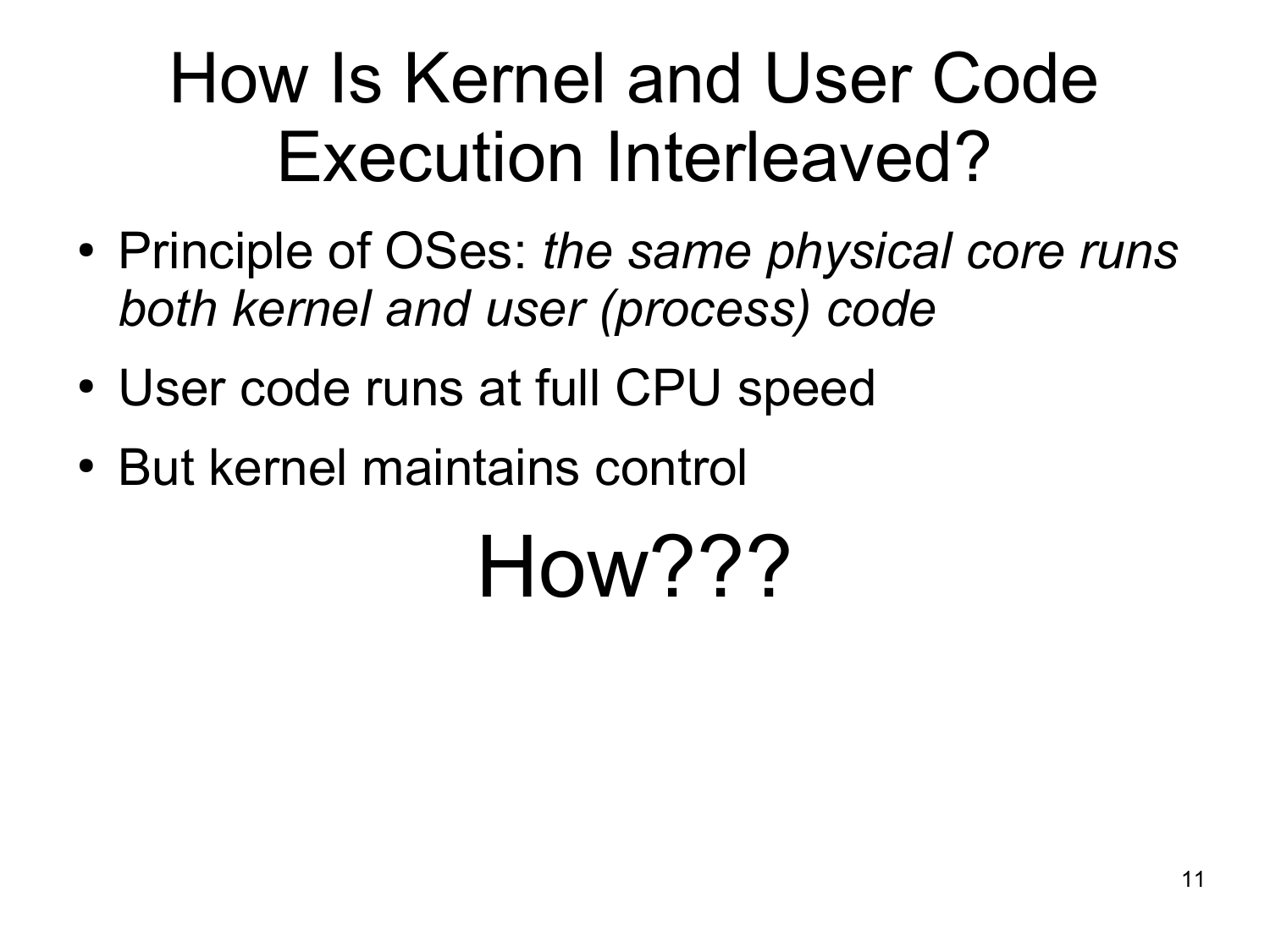## Example Execution

| OS                               | <b>Program</b>                |
|----------------------------------|-------------------------------|
| 1. Create entry for process list |                               |
| 2. Allocate memory for program   |                               |
| 3. Load program into memory      |                               |
| 4. Set up stack with arge / argv |                               |
| 5. Clear registers               |                               |
| 6. Execute call $main()$         |                               |
|                                  | 7. Run main()                 |
|                                  | 8. Execute return from main() |
| 9. Free memory of process        |                               |
| 10. Remove from process list     |                               |

• But the OS is the boss of all resources, not just a library, so how does it take back control?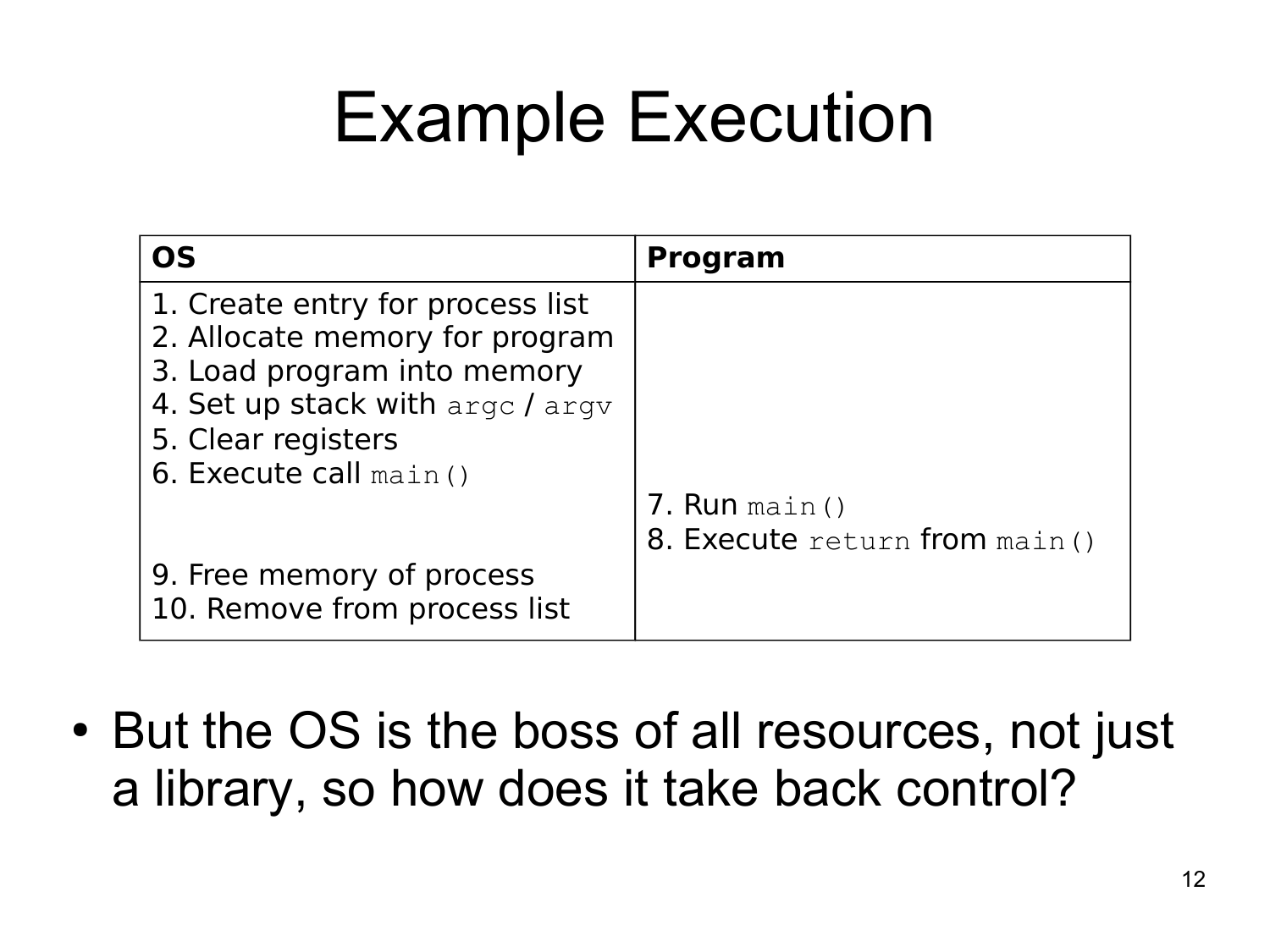# System Calls, Interrupts

- User vs. Kernel CPU mode
	- not all programs can do everything
- *System calls* for all resource access
	- trap, return-from-trap instructions
	- "trap" = synchronous, user-initiated interrupt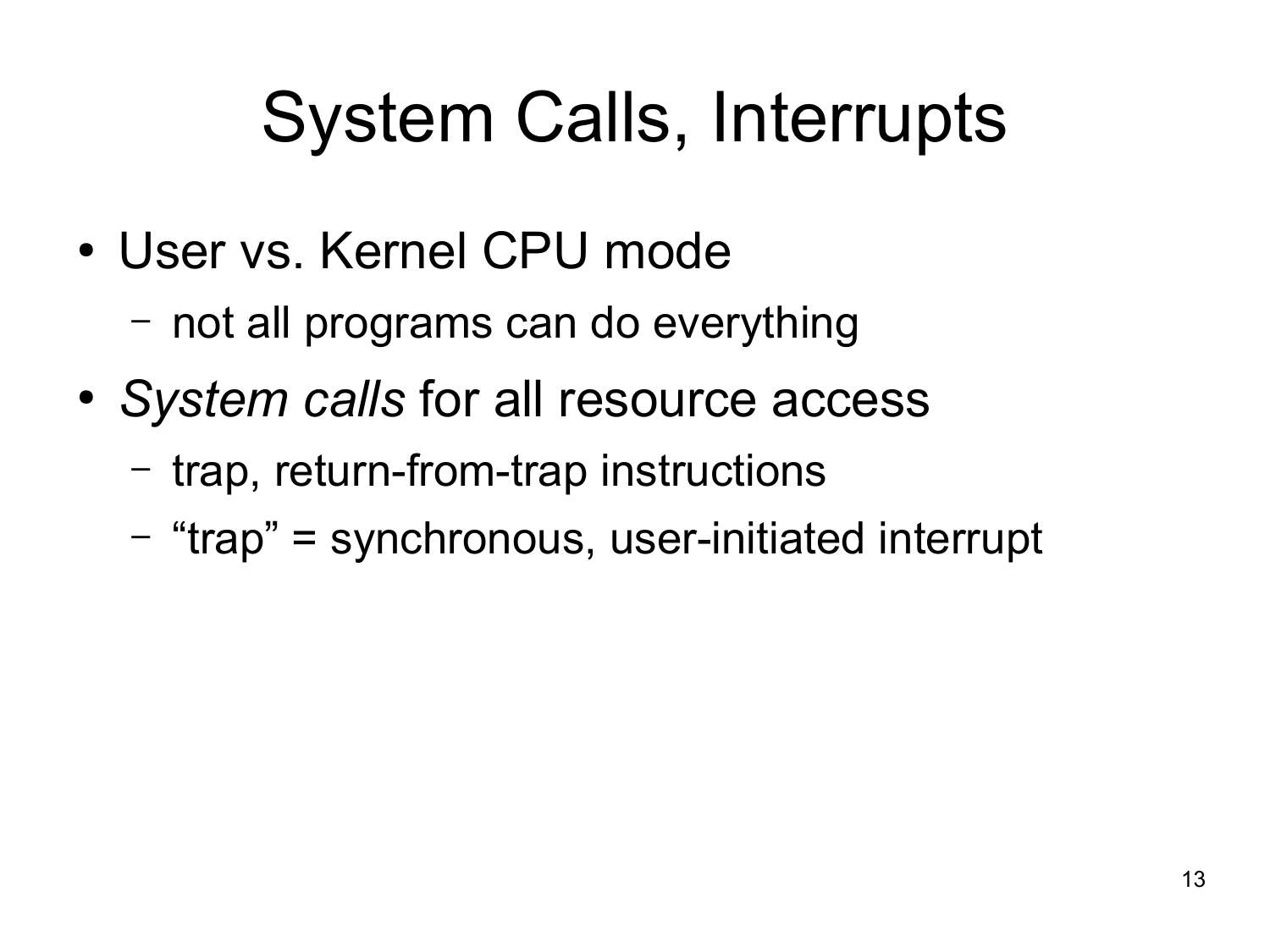| OS @ run<br>(kernel mode)                                                                                                              | <b>Hardware</b>                                                          | <b>Program</b><br>(user mode) |
|----------------------------------------------------------------------------------------------------------------------------------------|--------------------------------------------------------------------------|-------------------------------|
| initialize trap table                                                                                                                  | remember address of<br>syscall handler                                   |                               |
| Create process structs<br>Load program into memory<br>Setup user stack with argv<br>Fill kernel stack with reg/PC<br>return-from -trap |                                                                          |                               |
|                                                                                                                                        | restore regs<br>move to user mode                                        |                               |
|                                                                                                                                        | jump to main                                                             |                               |
|                                                                                                                                        |                                                                          | Run main()                    |
|                                                                                                                                        |                                                                          | Call system<br>trap into OS   |
|                                                                                                                                        | save regs to kernel stack<br>move to kernel mode<br>jump to trap handler |                               |
| Handle trap<br>Do work of syscall<br>return-from-trap                                                                                  |                                                                          |                               |
|                                                                                                                                        | restore regs<br>move to user mode<br>jump to PC after trap               |                               |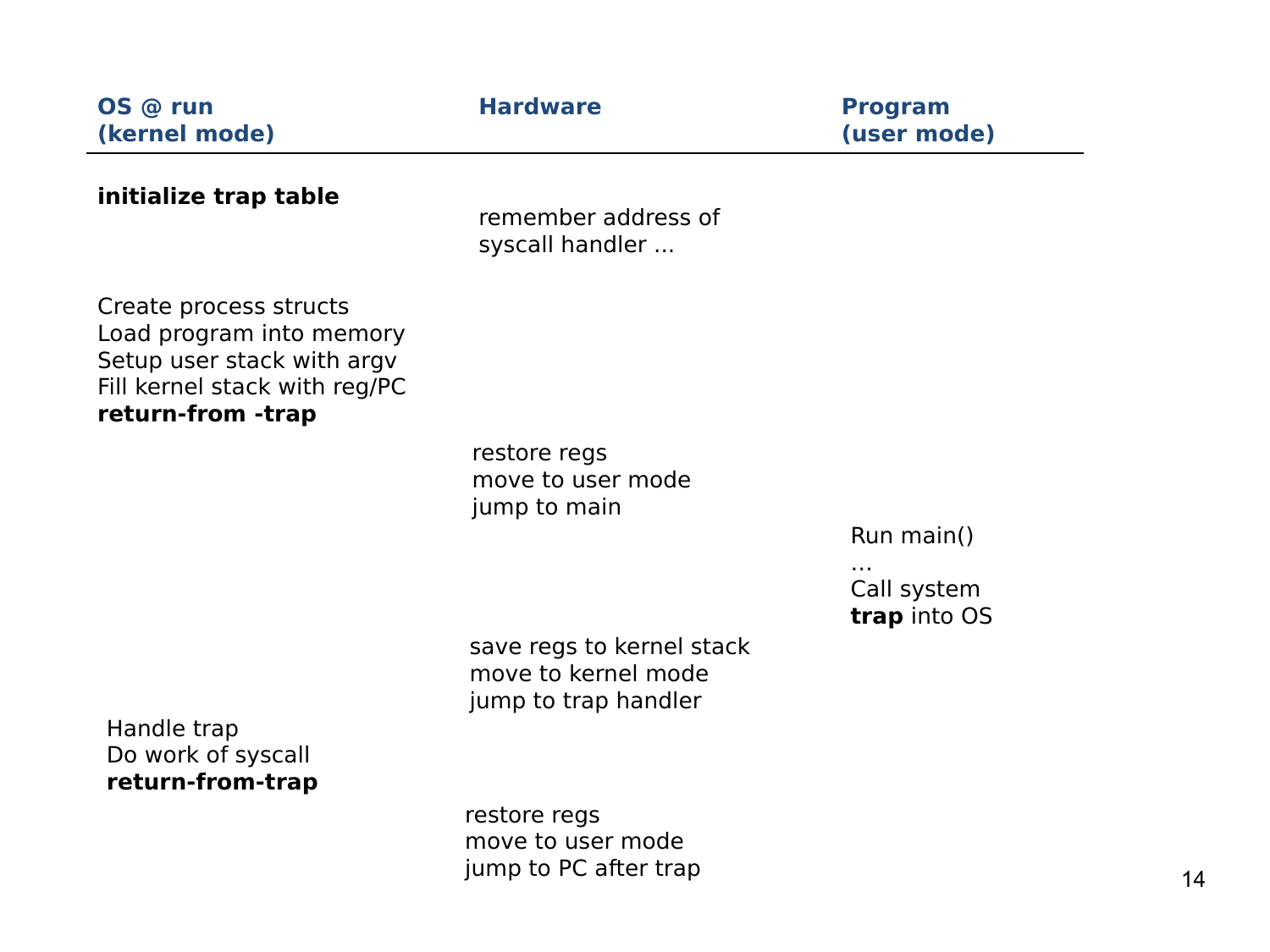# Is This Enough?

- What if a process is stuck in infinite loop?
	- historical note: cooperative multiprocessing
- Hardware again to the rescue!
	- OS has set a timer interrupt
	- a process only runs for a *time slice*
	- scheduling decision afterwards
	- *context switch* if needed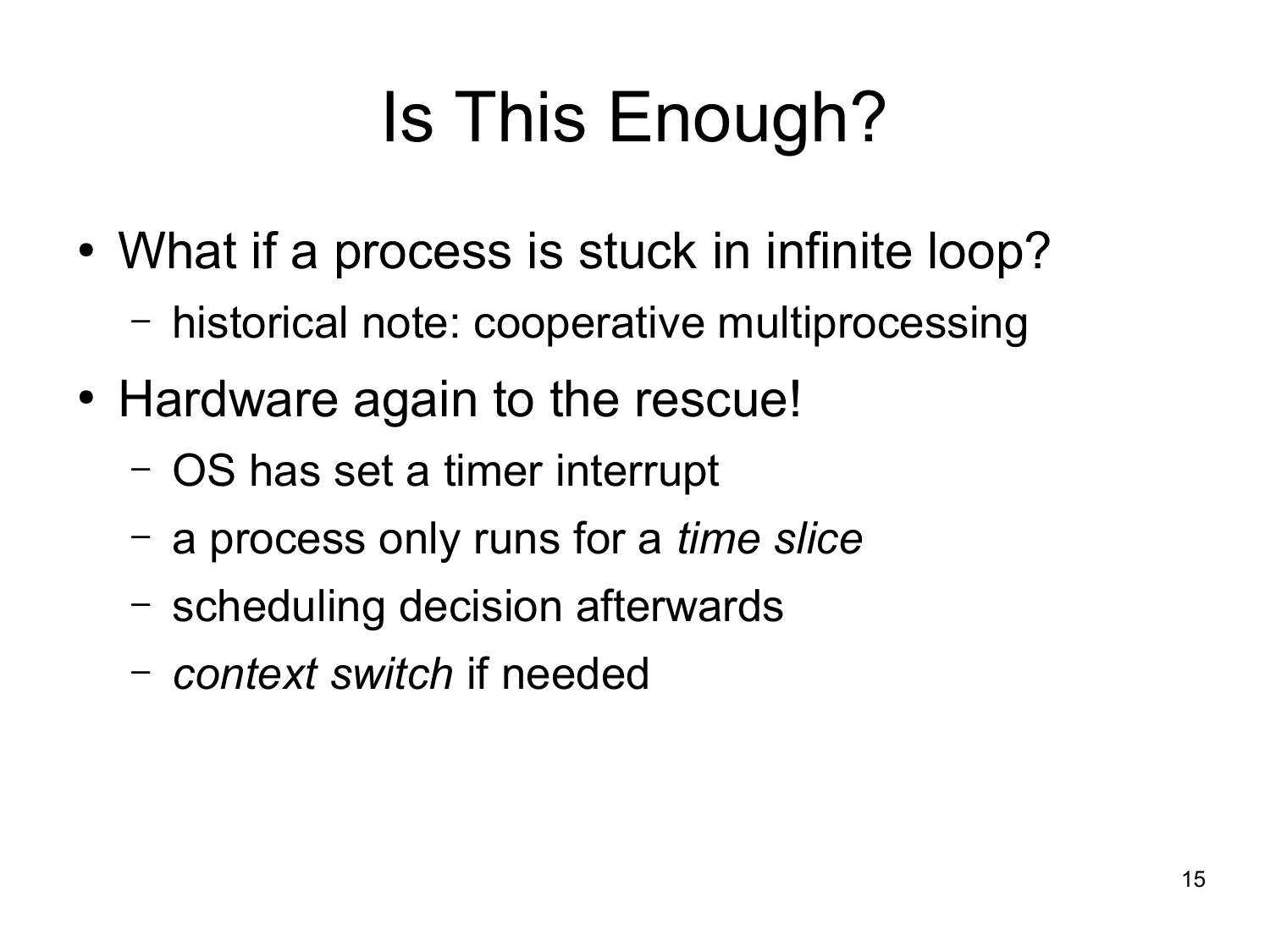# xv6 (old) Context Switch Code

```
1 # void swtch(struct context *old, struct context *new);
1 # void swtch(struct context *old, struct context *new);
2 #
2 #
3 # Save current register context in old
3 # Save current register context in old
4 # and then load register context from new.
4 # and then load register context from new.
5 .globl swtch
5 .globl swtch
6 swtch:
6 swtch:
7 # Save old registers
7 # Save old registers
8 movl 4(%esp), %eax # put old ptr into eax
8 movl 4(%esp), %eax # put old ptr into eax
9 popl 0(%eax) \# save the old IP, stack contents: return, old, new
10 movl %esp, 4(%eax) # and stack
10 movl %esp, 4(%eax) # and stack
11 movl %ebx, 8(%eax) # and other registers
11 movl %ebx, 8(%eax) # and other registers
12 movl %ecx, 12(%eax)
12 movl %ecx, 12(%eax)
13 movl %edx, 16(%eax)
13 movl %edx, 16(%eax)
14 movl %esi, 20(%eax)
14 movl %esi, 20(%eax)
15 movl %edi, 24(%eax)
15 movl %edi, 24(%eax)
16 movl %ebp, 28(%eax)
16 movl %ebp, 28(%eax)
17
17
18 # Load new registers
18 # Load new registers
19 movl 4(%esp), %eax # put new ptr into eax, was 8(%esp) but popped return
19 movl 4(%esp), %eax # put new ptr into eax, was 8(%esp) but popped return
20 movl 28(%eax), %ebp # restore other registers
20 movl 28(%eax), %ebp # restore other registers
21 movl 24(%eax), %edi
21 movl 24(%eax), %edi
22 movl 20(%eax), %esi
22 movl 20(%eax), %esi
23 movl 16(%eax), %edx
23 movl 16(%eax), %edx
24 movl 12(%eax), %ecx
24 movl 12(%eax), %ecx
25 movl 8(%eax), %ebx
25 movl 8(%eax), %ebx
26 movl 4(%eax), %esp # stack is switched here
26 movl 4(%eax), %esp # stack is switched here
27 pushl 0(%eax) # return addr put in place
27 pushl 0(%eax) # return addr put in place
28 ret # finally return into new ctxt
28 ret # finally return into new ctxt
```